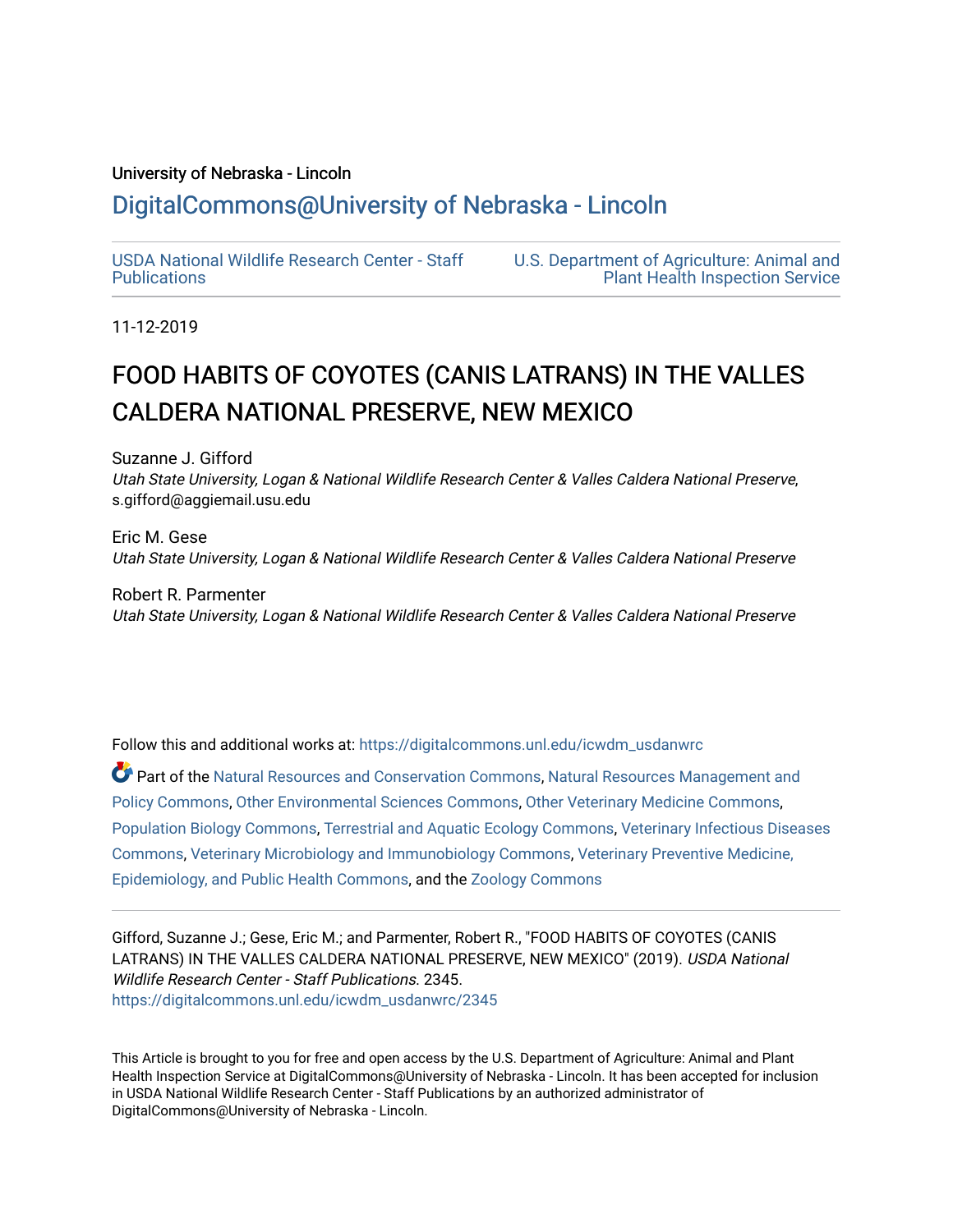## FOOD HABITS OF COYOTES (CANIS LATRANS) IN THE VALLES CALDERA NATIONAL PRESERVE, NEW MEXICO

SUZANNE J. GIFFORD,\* ERIC M. GESE, AND ROBERT R. PARMENTER

Department of Wildland Resources, Utah State University, Logan, UT 84322 (SJG) United States Department of Agriculture, Wildlife Services, National Wildlife Research Center, Department of Wildland Resources, Utah State University, Logan, UT 84322 (EMG) Valles Caldera National Preserve, P.O. Box 359, Jemez Springs, NM 87025 (RRP) \*Correspondent: s.gifford@aggiemail.usu.edu

ABSTRACT—Wildlife managers needed to understand coyote (Canis latrans) ecology in order to develop management plans on the nascent Valles Caldera National Preserve in northern New Mexico. Managers concerned about low elk (Cervus elaphus) recruitment had observed an increase in sightings of coyotes and observations of coyote predation on elk calves. Our objective was to identify and quantify coyote diet, and assess the temporal variation in coyote diet on the Valles Caldera National Preserve, particularly as related to elk calf consumption. We examined coyote food habits using 1,385 scats analyzed monthly from May 2005 to November 2008. The most frequent taxa were rodents (predominantly voles from the genus Microtus, and northern pocket gophers, *Thomomys talpoides*), elk, insects from the orders Orthoptera (grasshoppers and crickets) and Coleoptera (beetles), mountain cottontail rabbit (Sylvilagus nuttallii), and plant material (mainly grass). We detected rodent and elk in scats during all months of the study and were each present in 54% of scats overall. We identified elk remains in 43% of spring scats, 72% of winter scats, and 56% of fall scats. During summers, we could distinguish calf from adult elk hair: 8% of summer the scats contained adult elk hair and 39% contained calf elk hair. The frequency of prey items varied significantly over most seasons and years, with notable exceptions being that elk did not vary among summers and winters, and rabbits were a consistent diet item through all seasons. The high frequency of elk in the coyote diet bears further study on the density of elk calves, the vulnerability of elk to predation, the nutritional impacts from the quality of forage available to elk, and the role of hunting and other mammalian predators in providing carcasses.

RESUMEN—Con el fin de elaborar planes de manejo para la recientemente establecida Valles Caldera National Preserve en el norte de Nuevo México, fue necesaria una mejor comprensión de la ecología del coyote (Canis latrans). Los administradores, preocupados por niveles bajos de reclutamiento de alces (Cervus elaphus), habían observado un aumento en los avistamientos de coyotes y en las observaciones de la depredación de las crías de alce por coyotes. Nuestro objetivo fue identificar y cuantificar la dieta de los coyotes e y evaluar su variación temporal en la Valles Caldera National Preserve, particularmente en lo referente al consumo de crías de alce. Para examinar los hábitos alimenticios de los coyotes, se examinó un total de 1,385 heces recolectadas mensualmente entre mayo de 2005 y noviembre de 2008. Los taxones m´as frecuentes fueron los roedores (predominantemente topillos del género Microtus y tuzas Thomomys talpoides), alces, insectos de los órdenes Orthoptera (saltamontes y grillos) y Coleoptera (escarabajos), conejo (Sylvilagus nuttallii) y material vegetal (principalmente pastos). Los roedores y alces fueron detectados en heces durante todos los meses del estudio, y cada uno estuvo presente en 54% del total de heces. Se identificaron restos de alce en 43% de las heces en la primavera, 72% de las del invierno, y 56% de las del otoño. Durante los veranos se pudo diferenciar el pelo de las crías de las de los adultos: 8% de las heces de verano contenían pelo de alce adulto y 39% contenían pelo de cría de alce. La frecuencia del tipo de presas tuvo una variación significativa a lo largo de la mayoría de las estaciones y años, con excepción del alce, el cual no tuvo variaci´on entre veranos e inviernos, y los conejos, que fueron un tipo de alimento consistente a lo largo de todas las estaciones. La alta frecuencia de alce en la dieta del coyote sugiere la necesidad de más estudios sobre la densidad de crías de alce, la vulnerabilidad del alce a la depredación, los impactos nutricionales de la calidad del forraje disponible al alce y el papel que juegan la caza y otros depredadores mamíferos en la provisión de cadáveres de alce.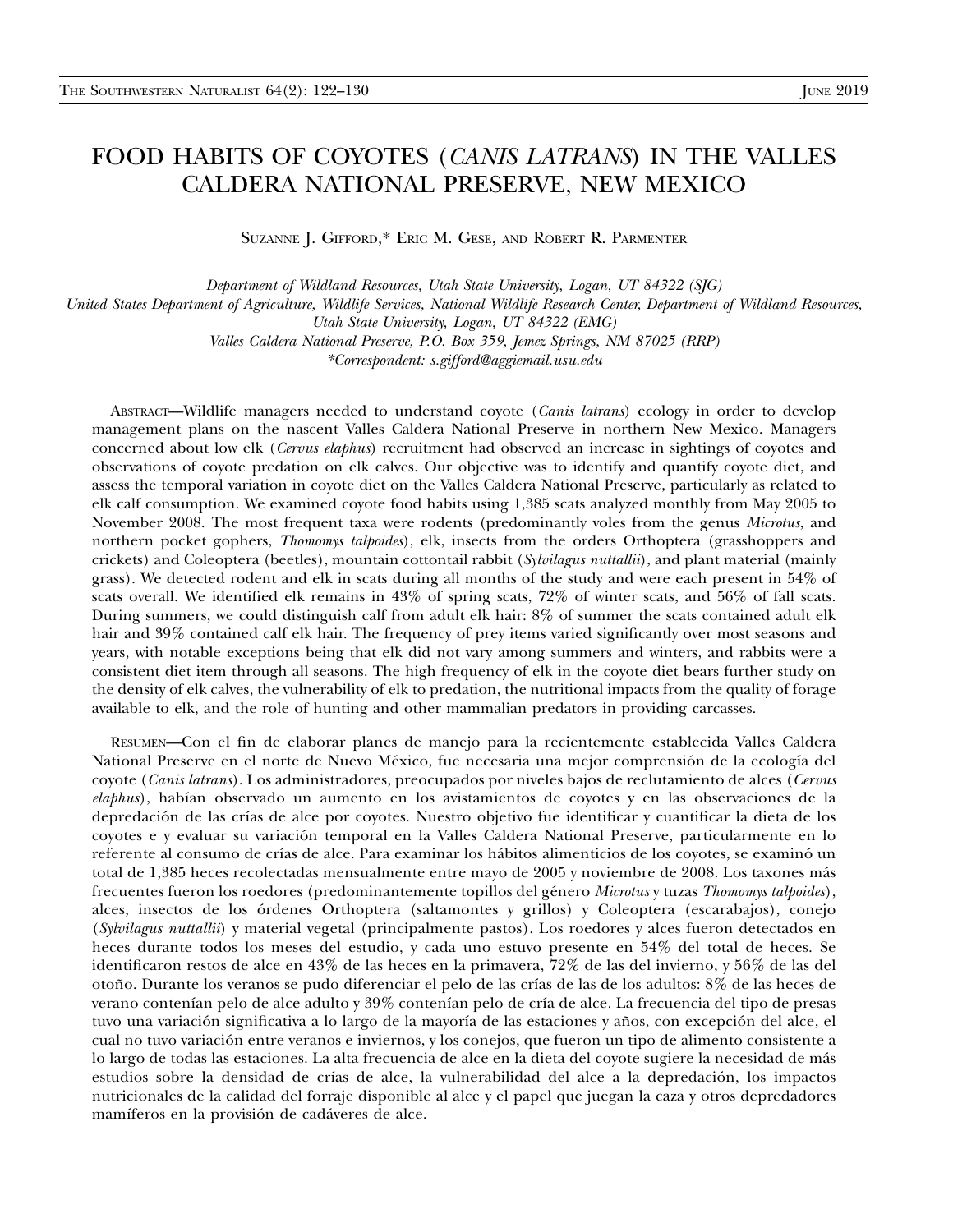The interactions between predators and their prey depend on a broad range of ecological and environmental factors (Menge and Olson, 1990; Sinclair and Pech, 1996). Use of a particular prey species will depend on prey availability, climatic variables (temperature, precipitation, snow depth), nutritional status of the prey, age structure of the prey population, and prevalence of conspecific and intraguild competition for prey (Mech et al., 1991; Murray et al., 1997; Phillips and White, 2003). Coyotes (Canis latrans) are generalist and opportunistic predators and scavengers (Murie, 1940). Previous food habit analyses have shown that prey abundance both spatially and temporally (Bowyer et al., 1983; Hamlin et al., 1984; Richer et al., 2002; Prugh, 2005) influences coyote diet. In certain ecosystems, predation by coyotes was a major cause of mortality of neonatal ungulates (Barrett, 1984; Smith and Anderson, 1996; Ballard et al., 2001). The occurrence of ungulates in coyote diets might be related to coyote social status (Gese et al., 1996a), coyote group size (Bowen, 1981; Bowyer, 1987; Gese et al., 1988), alternate prey availability (Hamlin et al., 1984; Lingle, 2000), nutritional status of ungulates relative to the time of year (Gese and Grothe, 1995; Kunkel and Pletscher, 1999), and availability of carrion.

Our objective was to quantify and assess the temporal variation in coyote diet, particularly as related to elk (Cervus elaphus) calf consumption, on the Valles Caldera National Preserve, New Mexico (Valles Caldera NP). The Valles Caldera NP was a newly designated (2000) federal preserve with long-term natural resources management planning in progress. Revenues from elk hunts were critical to the financial sustainability of the Valles Caldera NP, so managers were concerned about the sustainability of the high-density elk population in light of calf:cow ratios estimated to be the lowest in the state (New Mexico Department of Game and Fish, pers. comm.; Valles Caldera Trust, pers. comm.). These observations coincided with increased visibility of coyotes following the establishment of the Valles Caldera NP and cessation of coyote killing/harassment, and coyote predation events on elk calves observed by Valles Caldera NP staff and visitors. Scat analysis is a reliable noninvasive method for determining the diet components of coyotes (Murie, 1951; Ortega, 1987; Brillhart and Kaufman, 1995; Alvarez- ´ Castañeda and González-Quintero, 2005).

MATERIALS AND METHODS—The Valles Caldera NP is a 360-km<sup>2</sup> volcanic caldera in north-central New Mexico characterized by large, grassland meadow valleys (approximately 2,600–2,800 m elevation), and forested mountains (approximately 2,800–3,400 m elevation). Parry's oatgrass (Danthonia parryi), Thurber fescue (Festuca thurberi), Arizona fescue (Festuca arizonica), pine dropseed (Blepharoneuron tricholepis), and Kentucky bluegrass (Poa pratensis) alliances dominated the meadows, with a diversity of sedges (Carex species) and rushes (Juncus species) in the wet meadow and riparian areas (Muldavin and Tonne, 2003). Mean annual precipitation was  $640 \pm 9.7$  mm (SD), predominantly in

the form of monsoon rains (July and August) and winter snow (November through March; Western Regional Climate Center, http://www.wrcc.dri.edu/vallescaldera/). Mean July daily maximum and minimum temperatures were  $25.5$  and  $5.5^{\circ}$ C, respectively; mean January daily maximum and minimum temperatures were  $4.6$  and  $-16.5^{\circ}$ C, respectively (Valles Caldera Trust, pers. comm.). During the study (2005–2008), both summer precipitation and winter snowpack varied considerably, with the winter of 2005–2006 being exceptionally dry (Natural Resources Conservation Service, http://www.wcc.nrcs.usda.gov/ nwcc/site?sitenum=708&state=nm and Valles Caldera Trust, http://www.wrcc.dri.edu/vallescaldera/). The study site served as a concentrated breeding area for a high-density elk herd (New Mexico Department of Game and Fish, pers. comm.).

After initially clearing transects of all scats, we collected coyote scats on 25–40 km of lightly traveled gravel roads in the southeastern portion of the Valles Caldera NP once per week from May 2005 to November 2008 (43 months). We collected all scats from transects during each survey, ensuring scats collected would have been deposited since the previous collection. When snow conditions prevented collection from roads, we collected scats from cross-country ski and snowshoe trails in the same area. We froze scats  $(-20^{\circ}C)$  until analysis. We analyzed up to 42 scats per collection month; for months when we collected more than 42 scats, we randomly selected 40 scats for analysis. We ovendried scats at  $60-70^{\circ}$ C for a minimum of 24 h to kill potential parasites and bacteria (Colli and Williams, 1972). We identified diet items from scats by visual inspection and comparison to published keys (Glass, 1981; Jones and Manning, 1992; Moore et al., 1997; Martin et al., 2000), reference texts (Adorjan and Kolenosky, 1969; Gilbert et al., 1981; Gilbert, 2003; Elbroch, 2006), and reference collections (Museum of Southwestern Biology, Albuquerque, New Mexico, and Valles Caldera NP collections), and by consulting with experts. We identified birds and insects to class and order levels, respectively. We identified mammal remains to genus or, whenever possible, species level. We differentiated age of elk as calf (up to first molt at 4–5 months old) or adult (>4–5 months old) based on differences in hair and root diameter, and hair length and texture, using comparison to locally collected known material and consultation with experts. Our distinction was consistent with De Marinis and Asprea (2006).

We recorded the percentage of volume of diet items to the nearest 20% for each scat (Martin et al., 1946; Weaver and Hoffman, 1979). We calculated the relative volume for each month; volume totaled 100% across all prey types for pooled samples each month. For statistical comparisons, we grouped diet items by five predominant taxa: rodents, elk, insects, rabbits, and plants, and we compiled monthly scat calculations into four seasons per year. We defined seasons based on expected climactic, phenological, and food availability patterns: spring (March–May, characterized by snow melt, wind, and typically dry weather), summer (June–August, characterized by the monsoon rains, the highest temperatures, and the availability of insects and elk calves), fall (September–November, characterized by elk hunting season and therefore the availability of elk carcass remains), and winter (December–February, characterized by the coldest temperatures and deep snow in a typical year). We calculated frequency of occurrence as the proportion of scats during each time period containing  $\geq$ 10% volume for each taxonomic group. We used contingency table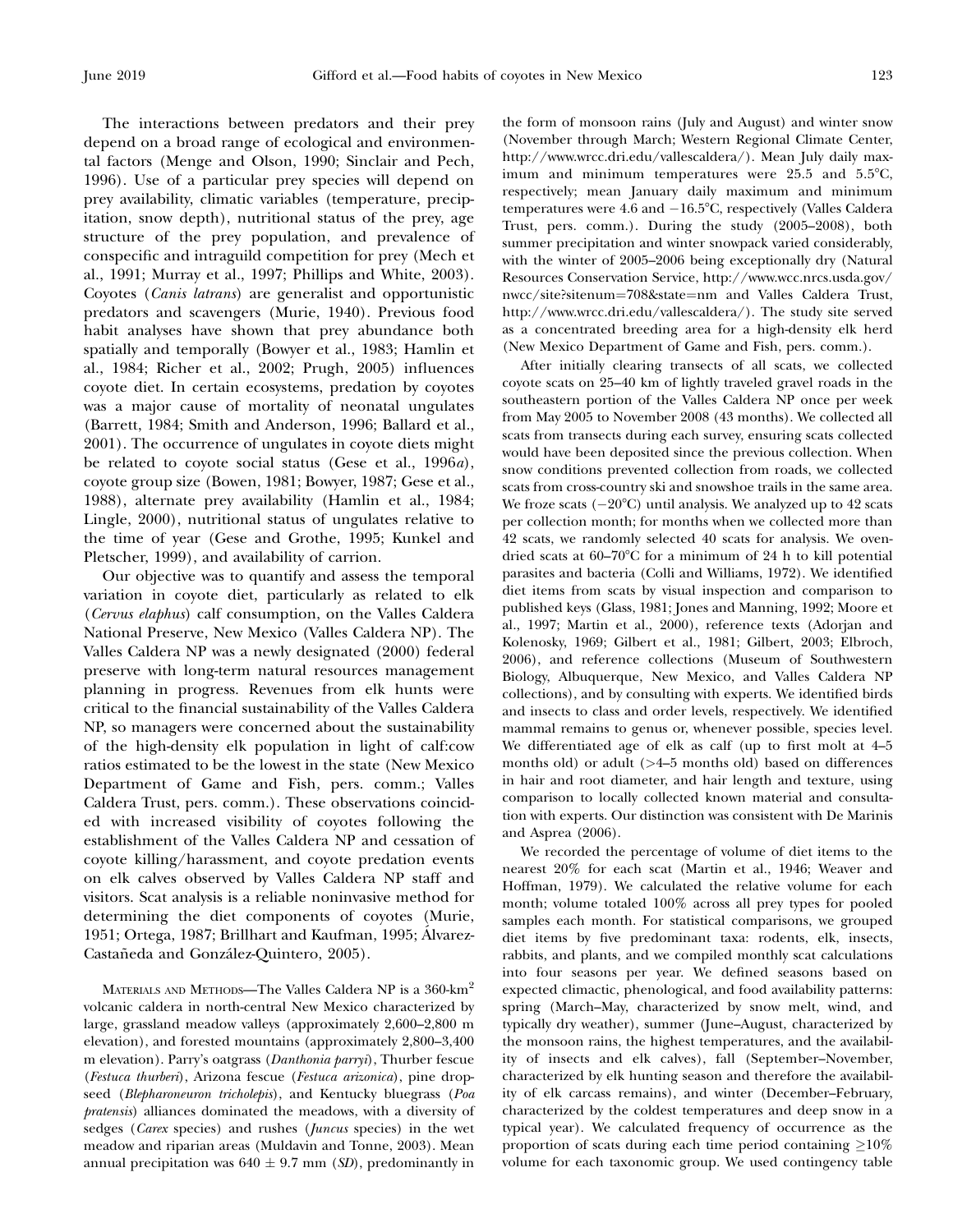| Taxon   | Occurrence total $(\%)$ |  |  |  |
|---------|-------------------------|--|--|--|
| Rodents | 746 (54)                |  |  |  |
| Elk     | 741 (54)                |  |  |  |
| Insects | 231 (17)                |  |  |  |
| Rabbits | 175 (13)                |  |  |  |
| Plants  | 455 (33)                |  |  |  |

analysis (R 3.3.2, R Foundation for Statistical Computing, Vienna, Austria) to evaluate the temporal variation in the frequency of occurrence of the five main taxa (Ciucci et al., 1996) between seasons within years, and between years by season.

RESULTS—We analyzed a total of 1,385 coyote scats from 15 seasons spanning 43 months. The most frequent taxa were rodents (predominantly voles from the genus Microtus and northern pocket gophers, Thomomys talpoides), elk (adult and calf), insects (Orthoptera and Coleoptera), rabbits (predominantly Sylvilagus nuttallii), and plants (predominantly grass; Table 1); these same taxa also consituted most of the volume of scats (Fig. 1). Birds, snakes, and additional mammal species were present in  $<5\%$  of scats.

Elk remains were present in coyote scats during all months of the study. The frequency of elk varied seasonally during all years of the study (Table 2). We observed two peaks in total elk consumption per year: one in early summer (June), which was principally calf elk, and a second in winter when young of the year could not be distinguished from adults (peaked during November– January; Fig. 2a). The frequency of elk varied significantly among years for spring and fall seasons, but not for summers or winters (Table 2).

During 2005, 2007, and 2008, elk calf consumption was highest in June, followed by a lesser peak in September. In contrast, during 2006, calf consumption generally climbed through the summer and peaked in September (Fig. 2a). The amount of elk calf hair observed in scats was low or absent by October because most calves had completed the first molt and therefore their hair was no longer distinguishable from adult elk hair in scats. Elk was present in 47% of summer scats (39% of summer scats contained calf elk) and 72% of winter scats.

Rodent remains often constituted  $\geq 30\%$  of the volume of scats (Fig. 2b). Rodent taxa included 11 genera within 5 families, with 82% of occurences of Rodentia being cricetids, and 92% of ocurrences of cricetids being voles. Vole remains were present in coyote scats in 42 of the 43 months of the study period. Northern pocket gophers (Thomomys talpoides) were consistently present in smaller proportions (14% of occurences of Rodentia). Sciurid mammals were present during warmer months (7% of occurences of Rodentia); we found prairie dog (Cynomys gunnisoni) remains in small amounts in all summers of the study, but they were not a major diet component. Rodent occurrence varied significantly between all seasons and years (Table 2). Rodents occurred in scats nearly twice as frequently during the low-snow 2005–2006 winter as during the 2006–2007 and 2007–2008 deep-snow winters (Table 3).

Lagomorph remains were nearly entirely mountain cottontail. Of 175 lagomorph occurrences, 174 were mountain cottontail rabbits and 1 was black-tailed jackrabbit (Lepus californicus), a species that rarely occurred on Valles Caldera NP but is common at lower elevations. During winter 2005–2006 we noted a prey



FIG. 1—Monthly volume of major food classes found in coyote scats  $(n = 1,385)$ , Valles Caldera National Preserve, New Mexico, 2005–2008. Monthly sample size of scats examined is indicated above each month.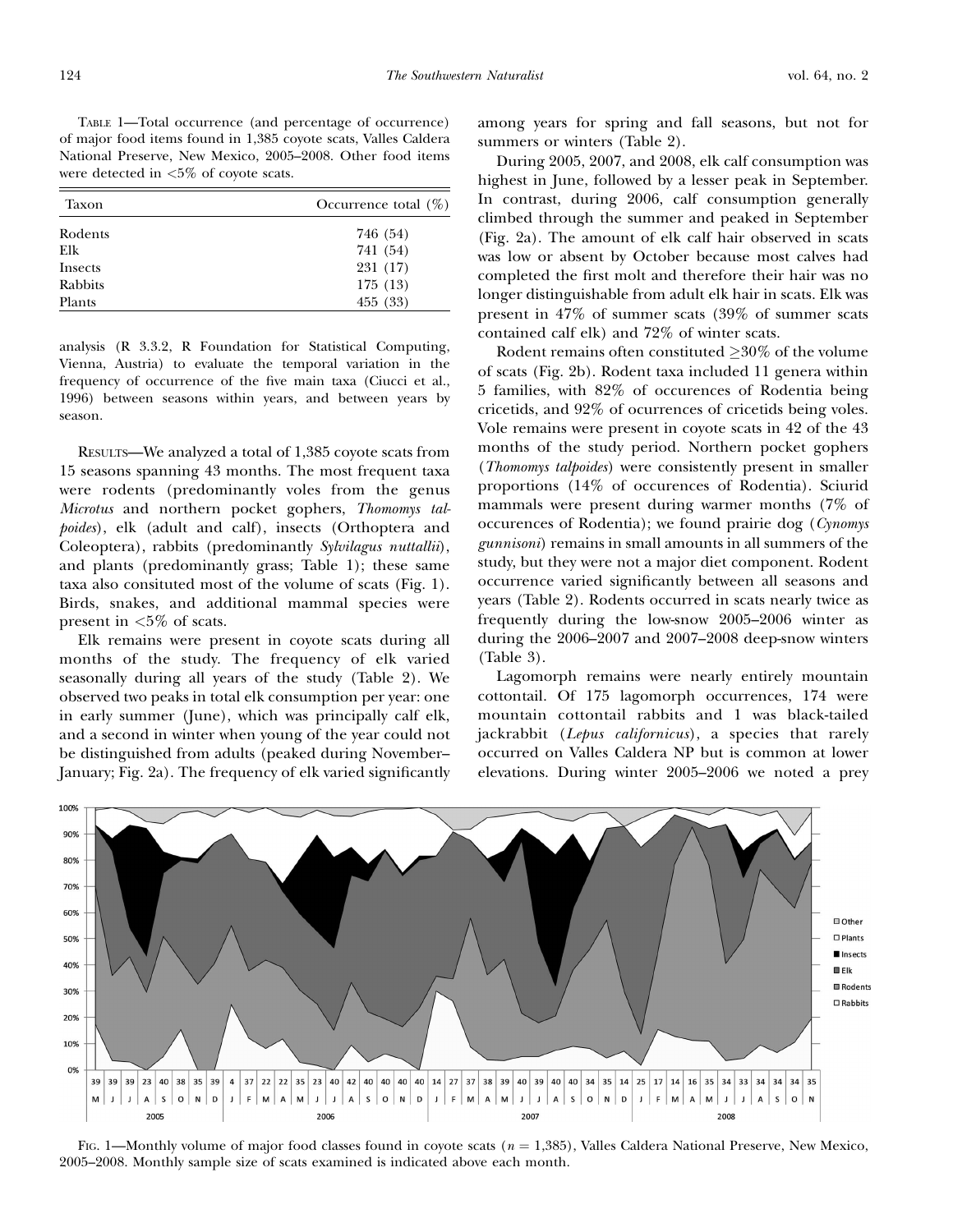|           | df             | Rodents  |                  | Elk      |                  | Insects  |                  | Rabbits  |                  | Plants   |                  |
|-----------|----------------|----------|------------------|----------|------------------|----------|------------------|----------|------------------|----------|------------------|
|           |                | $\chi^2$ | $\boldsymbol{P}$ | $\chi^2$ | $\boldsymbol{P}$ | $\chi^2$ | $\boldsymbol{P}$ | $\chi^2$ | $\boldsymbol{P}$ | $\chi^2$ | $\boldsymbol{P}$ |
| a) Season |                |          |                  |          |                  |          |                  |          |                  |          |                  |
| Spring    | 3              | 29.758   | < 0.001          | 17.317   | < 0.001          | 19.802   | < 0.001          | 11.946   | 0.008            | 28.833   | < 0.001          |
| Summer    | 3              | 55.922   | < 0.001          | 6.622    | 0.085            | 34.232   | ${<}0.001$       | 6.426    | 0.964            | 16.412   | < 0.001          |
| Fall      | 3              | 63.250   | < 0.001          | 59.562   | < 0.001          | 13.604   | 0.003            | 12.295   | 0.006            | 14.704   | 0.002            |
| Winter    | $\overline{2}$ | 21.794   | < 0.001          | 1.222    | 0.543            | 3.389    | 0.184            | 0.949    | 0.622            | 4.628    | 0.099            |
| b) Year   |                |          |                  |          |                  |          |                  |          |                  |          |                  |
| 2005      | $\overline{2}$ | 9.086    | 0.011            | 6.292    | 0.043            | 43.032   | ${<}0.001$       | 14.993   | < 0.001          | 16.337   | < 0.001          |
| 2006      | 3              | 21.024   | < 0.001          | 27.704   | < 0.001          | 68.473   | ${<}0.001$       | 2.386    | 0.496            | 8.064    | 0.045            |
| 2007      | 3              | 39.885   | < 0.001          | 17.700   | < 0.001          | 83.428   | ${<}0.001$       | 4.264    | 0.234            | 1.557    | 0.669            |
| 2008      | 3              | 63.407   | < 0.001          | 41.107   | < 0.001          | 25.461   | < 0.001          | 3.328    | 0.344            | 15.043   | 0.002            |

TABLE 2—Results of contingency analysis comparing frequency of occurrence of five predominant taxa a) between years for each season and b) between seasons for each year, in coyote scats on the Valles Caldera National Preserve, New Mexico, 2005–2008.



FIG. 2—Monthly volume of a) elk by age class, b) four families of Rodentia and Soricomorpha, and c) two orders of insects found in coyote scats, Valles Caldera National Preserve, New Mexico, 2005–2008.

shift: vole consumption sharply declined and rabbit consumption reached its peak for the study. Seasonal variation in rabbit occurrence was only significant during 1 year of the study (in 2005); annual variation was significant for spring and fall seasons, but not for summers and winters (Table 2).

We detected pulses of insect consumption during the summer months (Fig. 2c). Coyotes on the Valles Caldera NP consumed insects almost exclusively from two orders, Coleoptera (beetles) and Orthoptera (grasshoppers and crickets), with the peak of coleopteran consumption occurring just prior to the peak of consumption of orthopterans during all four summers. The overall volume of insects in the diet appeared similar for summers 2005–2007, with insects occurring during 6 to 9 months per year, however, the composition of Coleoptera and Orthoptera varied (Fig. 2c). We observed a smaller and briefer pulse of insect consumption during the summer of 2008 than during the summers of 2005– 2007, with insects only occurring during 4 months of 2008. We recorded very few orthopterans during the summer 2008, and the pulse of Coleoptera consumption occurred later than in the three preceding summers, peaking in July (compared with May or June for 2005– 2007). The frequency of insects in scats varied seasonally for all years of the study and varied annually for spring, summer, and fall seasons (Table 2).

Plant remains were present in coyote scats during 42 months of the 43-month study (Fig. 1). Plants were generally  $\leq$ 15% of the relative volume and predominantly consisted of grass (93% of plant ocurrences were grass), with fewer conifer needles or cone pieces, and occassional seeds or leaves. The frequency of plants varied significantly annually, and plant frequency varied seasonally during 2 years of the study (Table 2).

DISCUSSION—Elk was an important food item and, as with rodents, we detected it in coyote scats during all months of the study. At the time of our study, coyote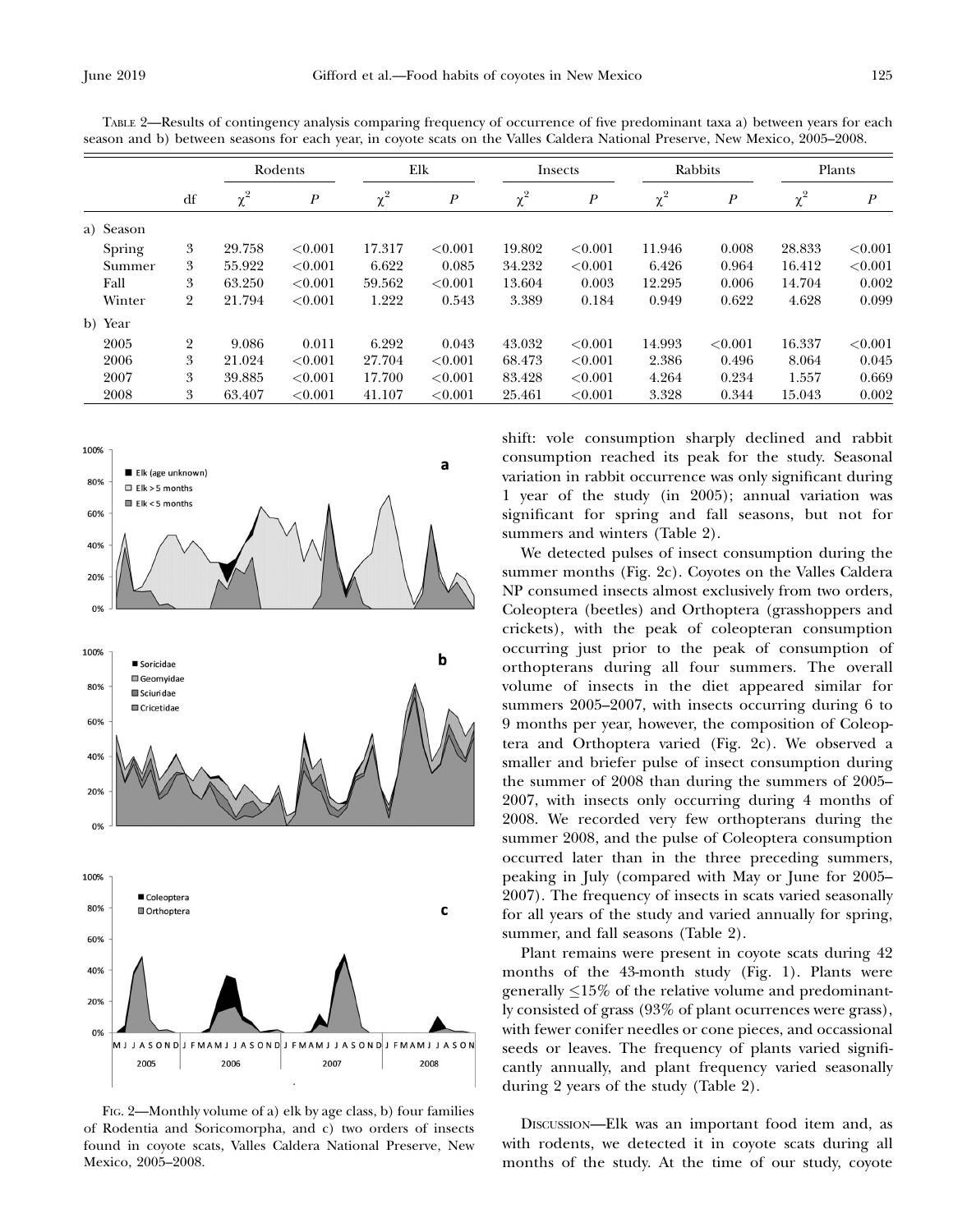TABLE 3—Percentage of occurrence by season of diet items in coyote scats on the Valles Caldera National Preserve, New Mexico, 2005–2008.

|        | $\boldsymbol{n}$ | Rodents<br>$(\%)$ | Elk<br>$(\%)$ | <b>Insects</b><br>$(\%)$ | Rabbits<br>$(\%)$ | Plants<br>$(\%)$ |
|--------|------------------|-------------------|---------------|--------------------------|-------------------|------------------|
| 2005   |                  |                   |               |                          |                   |                  |
| Spring | 39               | 79                | 49            | $\theta$                 | 28                | 15               |
| Summer | 101              | 52                | 39            | 41                       | 5                 | 19               |
| Fall   | 113              | 55                | 56            | 10                       | 12                | 41               |
| 2006   |                  |                   |               |                          |                   |                  |
| Winter | 80               | 64                | 68            | $\theta$                 | 13                | 34               |
| Spring | 79               | 51                | 52            | 19                       | 10                | 53               |
| Summer | 105              | 40                | 56            | 43                       | 8                 | 40               |
| Fall   | 120              | 33                | 83            | 8                        | 7                 | 49               |
| 2007   |                  |                   |               |                          |                   |                  |
| Winter | 81               | 30                | 74            | 2                        | 17                | 32               |
| Spring | 114              | 59                | 50            | 11                       | 9                 | 26               |
| Summer | 119              | 31                | 45            | 50                       | 11                | 25               |
| Fall   | 109              | 63                | 51            | 17                       | 16                | 25               |
| 2008   |                  |                   |               |                          |                   |                  |
| Winter | 56               | 34                | 75            | $\theta$                 | 13                | 18               |
| Spring | 65               | 89                | 22            | $\theta$                 | 20                | 18               |
| Summer | 101              | 79                | 49            | 14                       | 15                | 40               |
| Fall   | 103              | 84                | 33            | 2                        | 22                | 38               |

persecution had recently ceased (in 2000), so coyotes may have shifted their activity patterns (Kitchen et al., 2000) and habitat use to overlap more with elk diurnal use of open meadow habitats (Gifford et al., 2017). Based on our field observations, coyote consumption of elk calves resulted from a combination of predation and scavenging. We observed coyote predation on elk calves and coyote scavenging of calves killed by other predators (golden eagle, Aquila chrysaetos; black bear, Ursus americanus; and cougar, Puma concolor) or killed by causes other than predation (e.g., stillborn, caught in fence; S.J.G., pers. observ.). We expected a high presence of calf remains in coyote scats collected during June and July; because our study took place in the concentrated calving area of a high-density elk herd, the coyotes we studied likely had access to more elk calves than coyotes studied in other locations. Given the high density of elk calves on Valles Caldera NP, the impact of predation on neonatal elk bears further evaluation. Bernal (2013) attributed mortality of 23 of 140 (16%) radio-tagged elk calves to coyote predation.

By mid-July, calves would have survived the neonatal stage and would be much less vulnerable to predation (Smith and Anderson, 1996; Bernal, 2013). Therefore, we expected the presence of calf hair to diminish by mid-July of each year. However, calves occurred in coyote scats through August and September of each year, suggesting the Valles Caldera NP elk calves were vulnerable to coyote predation past the neonatal stage, which raises consideration of impairments such as nutritional deficiencies

(Bender et al., 2008), or the possibility that coyotes scavenged calves killed by other predators or calves that died from other causes during late summer.

The volume of calf hair in scats was greater in September each year than during the preceding summer months. We expected calves to be stronger and faster in September than in preceding months, so it is unlikely that direct coyote predation increased. Bull elk hunts began on Valles Caldera NP in early September. Although hunting season for calves and their dams did not begin until October each year, we observed that the presence of hunters in September immediately increased elk vigilance and decreased the amount of time elk spent in the open meadows. With adult and calf elk spending more time in the hiding cover of forests, we might expect them to be more susceptible to cougar predation. Bernal (2013) found during 2009–2011 that the mean age of radiotagged elk calves on Valles Caldera NP killed by cougars was 127.3 days (range, 5–244), whereas calves killed by coyotes or black bears averaged 8.0 days (range, 1–31) and 9.7 days (range, 1–37), respectively. Coyote scavenging of cougar-killed elk calves might therefore be a factor in the increase of elk calf hair in the September diets.

The frequency of elk in coyote scats did not vary significantly between summer seasons, but the timing of calf consumption was different during 2006 than during the other summers. During summers 2005, 2007, and 2008, we documented a large spike in calf consumption in June, which quickly declined. During 2006, however, the amount of elk in the coyote diet generally increased through the summer, comprising 20–30% of the volume during July, August, and September (Fig. 2a). Bernal's (2013) latest documented coyote-caused mortality of a tagged elk calf on Valles Caldera NP during 2009–2011 was a 31-day-old calf; given the median birth dates he reported for calves, coyote-caused mortality would have ceased by early July, similar to Smith and Anderson's (1996) finding that all neonatal elk mortality occurred by 15 July in northwest Wyoming. Bernal's (2013) study occurred during years of average precipitation on Valles Caldera NP, including average snow depths preceding and during the study; in contrast, during our study, summer 2006 followed an extreme low-snow year on Valles Caldera NP (Natural Resources Conservation Service, http://www.wcc. nrcs.usda.gov/nwcc/site?sitenum=708&state=nm). Elk on Valles Caldera NP were consistently in very good to excellent body condition going into winters per examination of organ fat of hunter-harvested elk (Valles Caldera Trust, pers. comm.). During winters with average snowfall, most elk migrated to adjacent lower-elevation winter ranges (Biggs, 2007), although some elk remained on Valles Caldera NP even during winters of average or above average snow depth (J. R. Biggs, pers. comm.). However, during low-snow winters, most of the elk herd stayed on Valles Caldera NP, where less desirable winter forage might have compromised elk nutritional status (Biggs, 2007).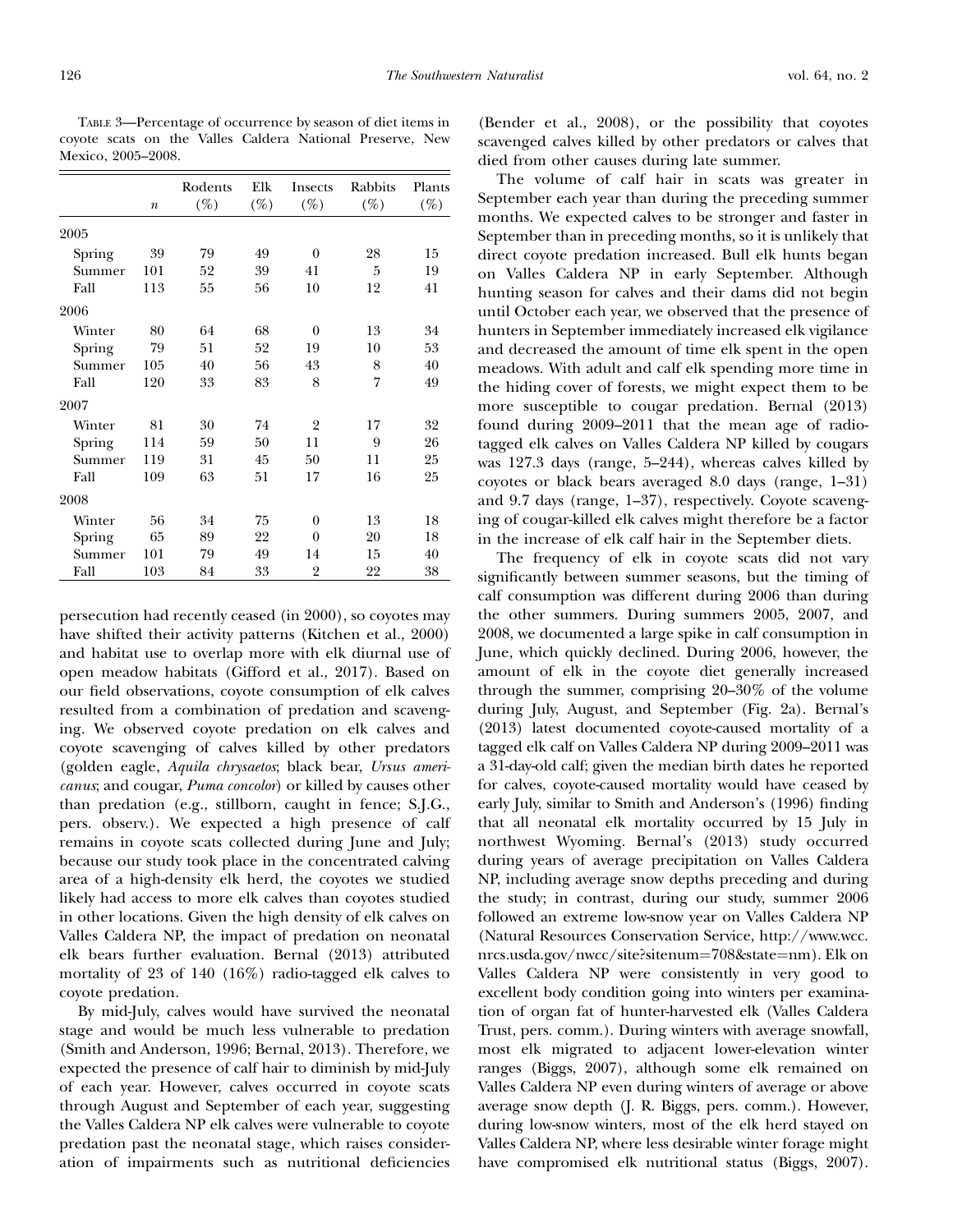The crude protein in grasses on Valles Caldera NP was measured to be 2.4–4.2% during January 2004 (R.R.P., pers. observ.), which is insufficient for elk to maintain their body mass through the winter (Cook, 2002). Weber et al. (1984) reported that according to body weight and blood serum indicators, elk using the lower-elevation winter range were on a higher dietary level than elk wintering on Valles Caldera NP, and they suggested that the observed difference in body weights of cow elk based on wintering sites could affect calf survival. Thorne et al. (1976) reported that cow elk that lost weight during winter months produced lower-birth-weight calves than cows that did not lose weight, and that chances of calf survival declined substantially as birth weight declined. We suggest that the dry 2005–2006 winter negatively influenced the health and vulnerability of the elk calves born the subsequent spring, with compromised nutrition because of failure to migrate to lower-elevation winter range as a possible mechanism. Determining whether the vulnerability of calves was because of cow health during gestation or lactation, the timing of parturition, the nutritional quality of summer forage for calves, or additional stressors such as human disturbance would require further investigation.

The total volume of elk in coyote scats increased through the fall months, as expected based on the boon of gut piles from hunter-harvested elk. Elk hunts ceased by the end of November each year. Elk hair was present in winter scats in a consistently high amount despite contrasting severity of the winters during the study period. The high volume and frequency of elk in winter scats raise the question of how coyotes accessed such a large prey item. Previous impairments of the elk (e.g., by snow, injury, fences, poor nutritional condition, or separation from the herd) were a factor in previously documented cases of coyote predation on adult elk, even when coyotes were in a group (Murie, 1935; Gese and Grothe, 1995). The winters on Valles Caldera NP are relatively mild compared with the low temperatures and deep snow in the northern portion of North American elk distribution, and lower-elevation winter range is within close proximity of Valles Caldera NP, so we did not expect winter-killed elk to be available to coyotes. Although not quantified, we made many observations of elk carcasses with wounds suggesting that hunters had fatally injured, but not retrieved, the elk. Therefore, the source of elk in coyote winter diets could be persistence of remains of hunter-harvested and hunter-wounded elk through winter months or scavenging of elk killed by cougars, vehicles, or other causes. The effect of the elk hunts in providing elk remains to coyotes on the Valles Caldera NP in winter bears further study.

Elk was the most common item in coyote scats (Carrera et al., 2008) in an area of Arizona and New Mexico with sympatric Mexican wolf recolonization. In the similar Greater Yellowstone Ecosystem, Murie (1935) reported elk calf in only 3.1% of coyote scats in the Jackson Hole area of Wyoming, while Murie (1940) reported elk calf in only 3.3% of coyote scats in Yellowstone National Park, Wyoming. In a recent study, Dowd and Gese (2012) still found only 5.8–14.6% of coyote scats in the Jackson Hole area had elk, with the highest frequency of elk in winter (14.6%) likely as a result of coyotes scavenging wolf-killed elk. Wigglesworth et al. (2001) found cervid (mostly elk) remains in 28.3% of coyote scats in early summer and 37.7% in winter from an undeveloped area in the Jackson Hole valley.

Voles were a main year-round food of coyotes on the Valles Caldera NP during the entire study period. Voles are a reliable prey source because they are active near the ground surface diurnally and nocturnally year-round. Microtus montanus was common in the grasslands on the Valles Caldera NP; Microtus longicaudus and Myodes gapperi occurred only in higher-elevation conifer forests, and were presumably less available to coyotes using our study area. Vole populations have an irruptive nature (Krebs, 2013) depending on the availability of vegetation (Negus et al., 1977). Cricetids were more frequent in scats during the 2005–2006 low-snow winter than during the two deepsnow winters, consistent with previous studies of the influence of snow depth on coyote predation on small mammals. Wells and Bekoff (1982) found greater coyote capture success of voles in shallow snow. Similarly, Gese et al. (1996b) found a clear advantage to coyotes at low (5– 15-cm) snow depth rather than no snow, with decreased small mammal detection rates and capture attempts as snow depth increased to  $>15$  cm. Hamlin et al. (1984) concluded that in north-central Montana, continuous snow depth of at least 30 cm for at least part of the winter was important for vole winter breeding and insulation from severe cold temperatures. Coyote consumption of voles on the Valles Caldera NP was highest during spring and fall 2008, following two consecutive snowy winters. Other rodent families occurred much less frequently in coyote diets.

Rabbit species identified in scats reflected live species observations on the Valles Caldera NP. While observers have commonly noted S. nuttallii, there has only been one documented observation of L. californicus on the Valles Caldera NP during 2003–2016 (R.R.P., pers. observ.). We found a fairly consistent, low frequency of rabbits in the coyote scats. A noteworthy peak in rabbit consumption occurred in winter 2006–2007, when mountain cottontail rabbit was present in 50% of scats. A large storm covered the ground with deep snow, which ostensibly made cottontails easier for coyotes to catch; concomitantly, rodent consumption was at its lowest frequency of the 43 month study.

The frequency of prey in the family Soricidae is likely underestimated. Because of their small size, the bones and teeth of these shrews were more likely to have been digested by coyotes or missed during our laboratory analysis (as per Weaver and Hoffman, 1979).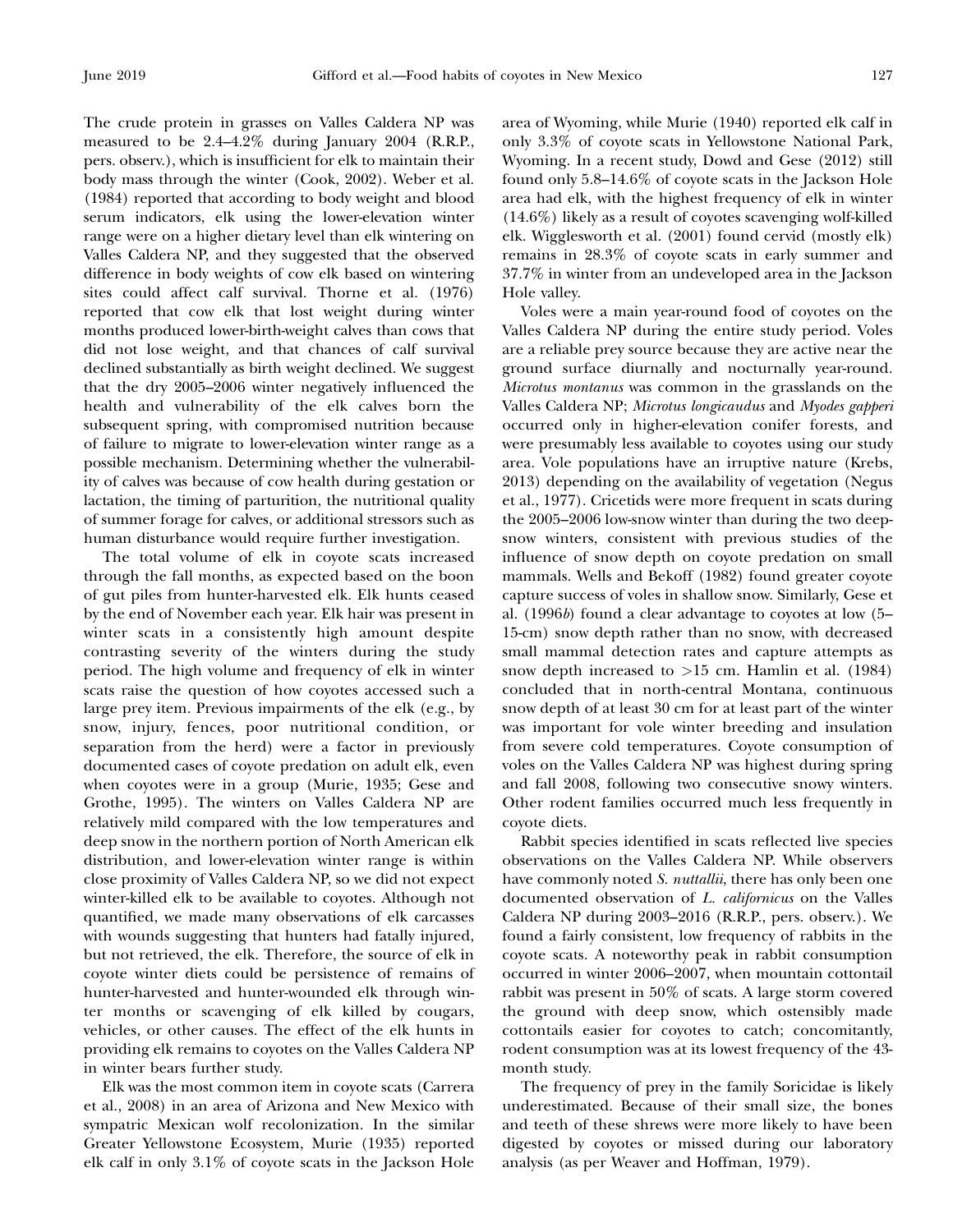The annual variation of insects in coyote scats by spring, summer, and fall seasons was associated with the timing and intensity of insect population irruptions. In summer 2008, the pulse of insect consumption was noticeably smaller than during the other summers of the study by both volume (Fig. 2c) and frequency measures; rodents increased to their highest volume and frequency in scats during this time. Possible mechanisms were a low insect (particularly Orthopteran) population, or an increase in the vole population during 2008.

Mule deer (Odocoileus hemionus) was found in remarkably few of the scats (2 of 1,385), despite a consistent but very small mule deer population fawning in the study area, suggesting negligible coyote predation or scavenging on adult or juvenile mule deer during the study period. Cattle remains were also conspicuously missing from coyote scats. Livestock grazing began in early June each year because of the high elevation, so most calves were a few months old before livestock operators transported them to the Valles Caldera NP. To date, no observers have noted predator killing of domestic cattle on the Valles Caldera NP.

The dearth of fruit in comparison to coyote diets in much of their range (e.g., Andelt et al., 1987; Brillhart and Kaufman, 1995; Neale and Sacks, 2001) is a reflection of the lack of fruit-producing vegetation in our study area, similar to Murie's (1935) observations in Jackson Hole, Wyoming. As undigested material, grass volume is overrepresented relative to the remains of other items consumed. Grass consumption by wild and domestic canids is commonly documented and is considered to be a normal behavior of healthy individuals (Bjone et al., 2007); however, the reason for grass consumption remains unknown (Sueda et al., 2008; McKenzie et al., 2010).

The Valles Caldera ecosystem was dynamic in terms of seasonal and annual changes in climate and vegetative phenology, with coyote diet fluctuating across seasons and years, presumably tracking changes in prey availability and vulnerability, as well as changes in coyote biological needs (Andelt et al., 1987; Randa et al., 2009). Despite the presence of many minor diet items, coyote diet consisted of the same five predominant groups across all 4 years of diet analysis. Winter snow appeared to influence the vulnerability of the main prey species through detection and capture probability or nutritional influences (Gese and Grothe, 1995; Gese et al., 1996a, 1996b; Prugh, 2005). Diet components identified were entirely naturally occurring items, despite a significant and growing human presence on the Valles Caldera NP. Our results both reinforce the coyote's reputation as a generalist, opportunistic predator on the Valles Caldera NP and illustrate the coyote's dietary plasticity in a high-elevation environment. While we confirmed a significant presence of calf and adult elk in the coyote diet, coyote consumption of elk outside of the neonatal time frame calls for examination of the vulnerability of elk to predation, including elk nutritional status relative to annual climate variation, habitat quality, and population density, as well as the role of other predators and human hunters in providing carcasses for coyotes.

This project was funded by the Valles Caldera Trust, Jemez Springs, New Mexico; the United States Department of Agriculture, Forest Service, Rocky Mountain Research Station, Albuquerque, New Mexico; and the United States Department of Agriculture, Wildlife Services, National Wildlife Research Center, Logan, Utah. We thank M. Peyton, N. vonHedemann, M. Chipault, J. Kinzer, G. Kaufman, and J. Biggs for field and laboratory assistance. D. Ramsey and R. O'Donnell reviewed earlier versions of the manuscript. S. Cobbold did the Spanish translation of the abstract. S. Dunn, A. Gutheim, M. Padgett, R. Seeley, M. Salisbury, K. Montgomery, D. Serabia, S. Gilmore, E. Welty, and A. Roberts made valuable contributions to this effort.

### LITERATURE CITED

- ADORJAN, A. S., AND G. B. KOLENOSKY. 1969. A manual for the identification of hairs of selected Ontario mammals. Ontario Department of Lands and Forests Wildlife Report Number 90:1–64.
- ÁLVAREZ-CASTAÑEDA, S. T., AND T. GONZÁLEZ-QUINTERO. 2005. Winter-spring food habits of an island population of coyote Canis latrans in Baja California, Mexico. Journal of Arid Environments 60:397–404.
- ANDELT, W. F., J. G. KIE, F. F. KNOWLTON, AND K. CARDWELL. 1987. Variation in coyote diets associated with season and successional changes in vegetation. Journal of Wildlife Management 51:273–277.
- BALLARD, W. B., D. LUTZ, T. W. KEEGAN, L. H. CARPENTER, AND J. C. DEVOS, JR. 2001. Deer-predator relationships: a review of recent North American studies with emphasis on mule and black-tailed deer. Wildlife Society Bulletin 29:99–115.
- BARRETT, M. W. 1984. Movements, habitat use, and predation on pronghorn fawns in Alberta. Journal of Wildlife Management 48:542–550.
- BENDER, L. C., J. G. COOK, R. C. COOK, AND P. B. HALL. 2008. Relations between nutritional condition and survival of North American elk Cervus elaphus. Wildlife Biology 14:70–80. https://doi.org/10.2981/0909-6396(2008)14[70:RBNCAS]2. 0.CO;2
- BERNAL, L. J. 2013. Investigations into possible factors affecting the recruitment of Rocky Mountain elk (Cervus elaphus) on the Valles Caldera National Preserve. M.S. thesis, Texas Tech University, Lubbock.
- BIGGS, J. R. 2007. Patch use dynamics of Rocky Mountain elk (Cervus elaphus nelsoni) following the Cerro Grande fire, Jemez Mountains, New Mexico. Ph.D. dissertation, New Mexico State University, Las Cruces.
- BJONE, S. J., W. Y. BROWN, AND I. R. PRICE. 2007. Grass eating patterns in the domestic dog, Canis familiaris. Recent Advances in Animal Nutrition in Australia 16:45–49.
- BOWEN, W. D. 1981. Variation in coyote social organization: the influence of prey size. Canadian Journal of Zoology 59:639– 652.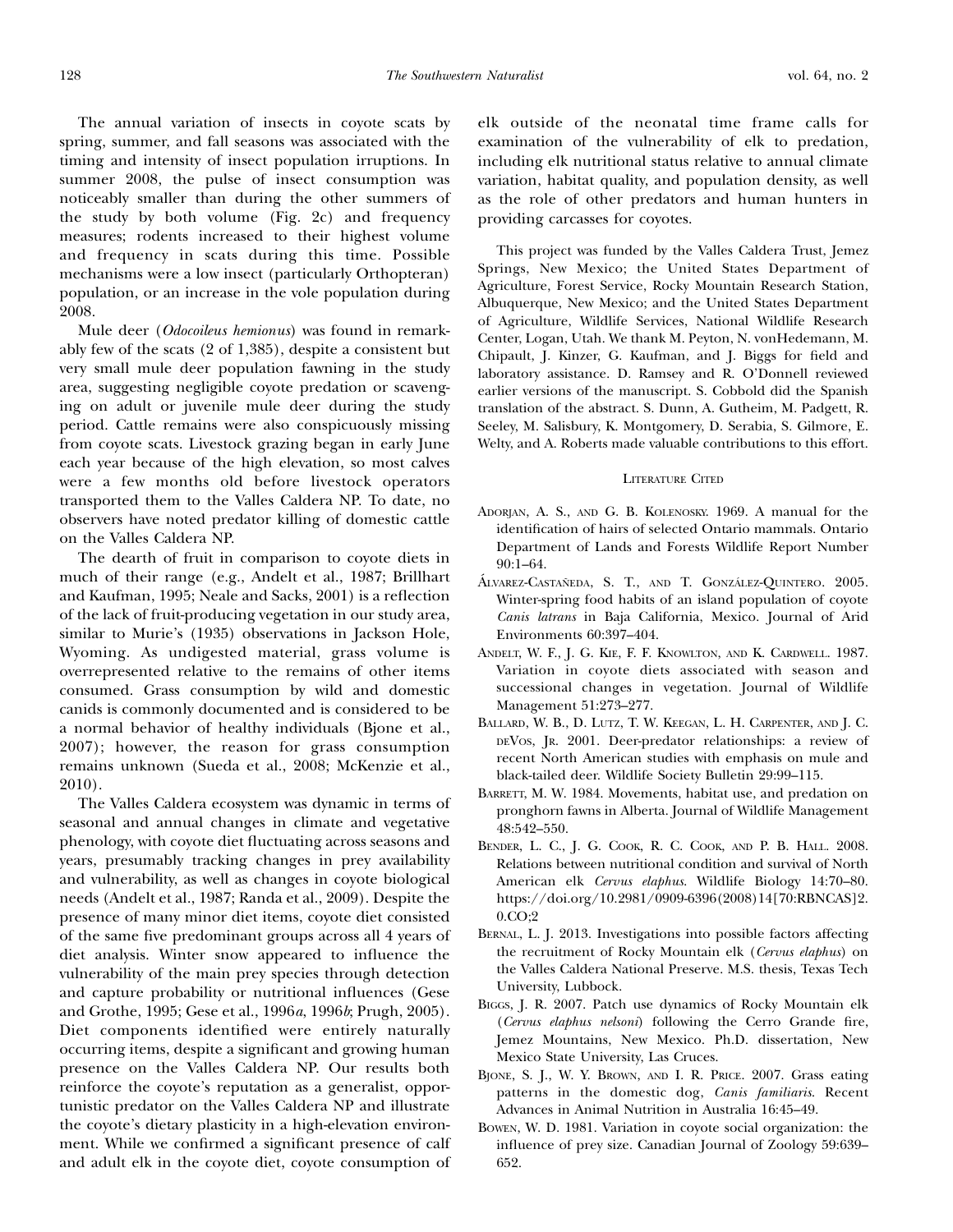- BOWYER, T. R. 1987. Coyote group size relative to predation on mule deer. Mammalia 51:515–526.
- BOWYER, T. R., S. A. MCKENNA, AND M. E. SHEA. 1983. Seasonal changes in coyote food habits as determined by fecal analysis. American Midland Naturalist 109:266–273.
- BRILLHART, D. E., AND D. W. KAUFMAN. 1995. Spatial and seasonal variation in prey use by coyotes in north-central Kansas. Southwestern Naturalist 40:160–166.
- CARRERA, R., W. BALLARD, P. GIPSON, B. T. KELLY, P. R. KRAUSMAN, M. C. WALLACE, C. VILLALOBOS, AND D. B. WEBSTER. 2008. Comparison of Mexican wolf and coyote diets in Arizona and New Mexico. Journal of Wildlife Management 72:376– 381.
- CIUCCI, P., L. BOITANI, E. R. PELLICCIONI, M. ROCO, AND I. GUY. 1996. A comparison of scat-analysis methods to assess the diet of the wolf Canis lupus. Wildlife Biology 2:37–48.
- COLLI, C. W., AND J. F. WILLIAMS. 1972. Influence of temperature on the infectivity of eggs of Echinococcus granulosus in laboratory rodents. Journal of Parasitology 58:422–426.
- COOK, J. G. 2002. Nutrition and food. Pages 259–349 in North American elk: ecology and management (R. E. McCabe, technical editor). Smithsonian Institution Press, Washington, D.C.
- DE MARINIS, A. M., AND A. ASPREA. 2006. Hair identification key of wild and domestic ungulates from southern Europe. Wildlife Biology 12:305–320.
- DOWD, J. L. B., AND E. M. GESE. 2012. Seasonal variation of coyote diet in northwestern Wyoming: implications for dietary overlap with Canada lynx? Northwest Science 86:289–299.
- ELBROCH, M. 2006. Animal skulls: a guide to North American species. Stackpole Books, Mechanicsburg, Pennsylvania.
- GESE, E. M., AND S. GROTHE. 1995. Analysis of coyote predation on deer and elk during winter in Yellowstone National Park, Wyoming. American Midland Naturalist 133:36–43.
- GESE, E. M., O. J. RONGSTAD, AND W. R. MYTTON. 1988. Relationship between coyote group size and diet in southwestern Colorado. Journal of Wildlife Management 52:647–653.
- GESE, E. M., R. L. RUFF, AND R. L. CRABTREE. 1996a. Foraging ecology of coyotes (Canis latrans): the influence of extrinsic factors and a dominance hierarchy. Canadian Journal of Zoology 74:769–783.
- GESE, E. M., R. L. RUFF, AND R. L. CRABTREE. 1996b. Intrinsic and extrinsic factors influencing coyote predation of small mammals in Yellowstone National Park. Canadian Journal of Zoology 74:784–797.
- GIFFORD, S. G., E. M. GESE, AND R. R. PARMENTER. 2017. Space use and social ecology of coyotes (Canis latrans) in a highelevation ecosystem: relative stability in a changing environment. Journal of Ethology 35:37–49.
- GILBERT, B. M. 2003. Mammalian osteology. Missouri Archaeological Society, Columbia.
- GILBERT, B. M., L. D. MARTIN, AND H. G. SAVAGE. 1981. Avian osteology. B. Miles Gilbert, Laramie, Wyoming.
- GLASS, B. P. 1981. A key to the skulls of North American mammals. Second edition. Oklahoma State University, Stillwater.
- HAMLIN, K. L., S. J. RILEY, D. PYRAH, A. R. DOOD, AND R. J. MACKIE. 1984. Relationships among mule deer fawn mortality, coyotes, and alternate prey species during summer. Journal of Wildlife Management 48:489–499.
- JONES, J. K., JR., AND R. W. MANNING. 1992. Illustrated key to skulls

of genera of North American land mammals. Texas Tech University Press, Lubbock.

- KITCHEN, A. M., E. M. GESE, AND E. R. SCHAUSTER. 2000. Changes in coyote activity patterns due to reduced exposure to human persecution. Canadian Journal of Zoology 78:853–857.
- KREBS, C. J. 2013. Population fluctuations in rodents. University of Chicago Press, Chicago, Illinois.
- KUNKEL, K., AND D. H. PLETSCHER. 1999. Species-specific population dynamics of cervids in a multipredator ecosystem. Journal of Wildlife Management 63:1082–1093.
- LINGLE, S. 2000. Seasonal variation in coyote feeding behavior and mortality of white-tailed deer and mule deer. Canadian Journal of Zoology 78:85–99.
- MARTIN, A. C., R. H. GENSCH, AND C. P. BROWN. 1946. Alternative methods in upland gamebird food analysis. Journal of Wildlife Management 10:8–12.
- MARTIN, R., R. PINE, AND A. DEBLASE. 2000. A manual of mammalogy with keys to families of the world. Third edition. McGraw-Hill, New York.
- MCKENZIE, S. J., W. Y. BROWN, AND I. R. PRICE. 2010. Reduction in grass eating behaviours in the domestic dog, Canis familiaris, in response to a mild gastrointestinal disturbance. Applied Animal Behaviour Science 123:51–55.
- MECH, L. D., M. E. NELSON, AND R. E. MCROBERTS. 1991. Effects of maternal and grandmaternal nutrition on deer mass and vulnerability to wolf predation. Journal of Mammalogy 72:146–151.
- MENGE, B. A., AND A. M. OLSON. 1990. Role of scale and environmental factors on community structure. Trends in Ecology and Evolution 5:52–57.
- MOORE, T. D., L. E. SPENCE, AND C. E. DUGNOLLE. 1997. Identification of the dorsal guard hairs of some mammals of Wyoming. Wyoming Game and Fish Department, Cheyenne.
- MULDAVIN, E., AND P. TONNE. 2003. A vegetation survey and preliminary ecological assessment of Valles Caldera National Preserve, New Mexico. Final report, University of New Mexico, Albuquerque.
- MURIE, A. 1940. Ecology of the coyote in the Yellowstone. Fauna of the National Parks of the United States Bulletin No. 4. United States Government Printing Office, Washington, D.C.
- MURIE, A. 1951. Coyote food habits on a southwestern cattle range. Journal of Mammalogy 32:291–295.
- MURIE, O. J. 1935. Food habits of the coyote in Jackson Hole, Wyoming. Circular 362. United States Department of Agriculture, Washington, D.C.
- MURRAY, D. L., J. R. CARY, AND L. B. KEITH. 1997. Interactive effects of sublethal nematodes and nutritional status on snowshoe hare vulnerability to predation. Journal of Animal Ecology 66:250–264.
- NEALE, J. C. C., AND B. N. SACKS. 2001. Food habits and space use of gray foxes in relation to sympatric coyotes and bobcats. Canadian Journal of Zoology 79:1794–1800.
- NEGUS, N. C., P. J. BERGER, AND L. G. FORSLUND. 1977. Reproductive strategy of Microtus montanus. Journal of Mammalogy 58:347–353.
- ORTEGA, J. C. 1987. Coyote food habits in southeastern Arizona. Southwestern Naturalist 32:152–155.
- PHILLIPS, G. E., AND G. C. WHITE. 2003. Pronghorn population response to coyote control: modeling and management. Wildlife Society Bulletin 31:1162–1175.